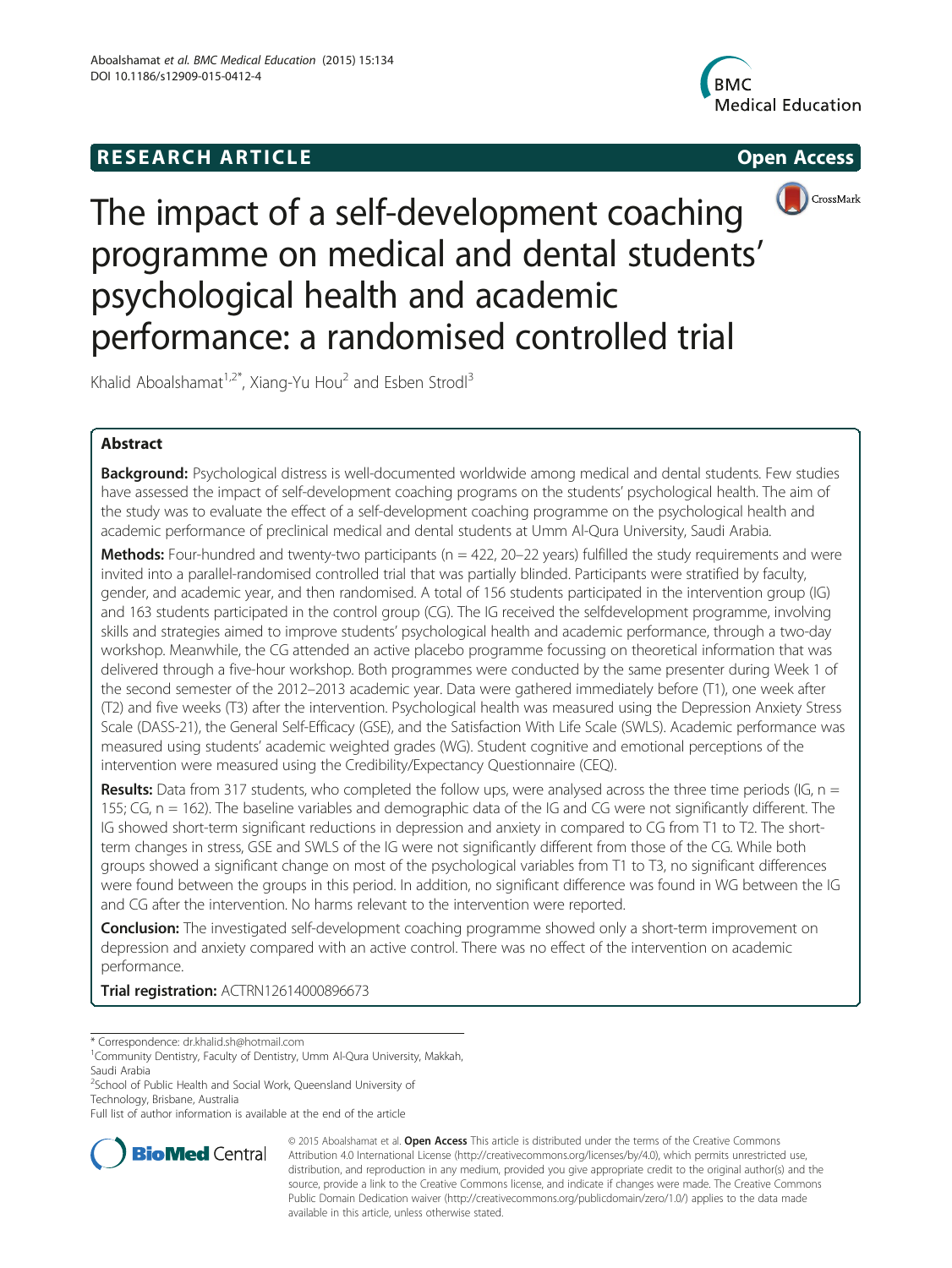#### Background

Psychological health disturbances, including depression, anxiety and stress, are common and well-documented worldwide among dental and medical students [[1](#page-11-0)–[7](#page-11-0)]. Medical and dental students seem to have poorer psychological health than their peers in the general population [[1](#page-11-0), [8, 9\]](#page-11-0). The status of these students' psychological health has also been manifested in terms of low levels of selfefficacy and low levels of satisfaction with life [\[10,](#page-11-0) [11](#page-12-0)]. University students' poor psychological health is also of significant interest, as it may persist into their professional lives, affect patient safety [\[12\]](#page-12-0) or lead the students to leave their health profession [[13](#page-12-0)].

Commercial self-development coaching programmes are popular among the general population to enhance people's psychological health [\[14\]](#page-12-0). Self-development coaching programmes are defined as 'interactive, multidimensional human developmental process, mainly between non-clinical coachees and a trusted coach who has a number of characteristics to facilitate an individual's life improvement, which could extend sub-sequentially to the organization, in fields valued by the coachees, using a combination of proven and unproven techniques and concepts' [[15](#page-12-0)]. In fact, self-development coaching programmes are similar to 'life coaching, which has a fledgling but growing scientific ' evidence base [\[15\]](#page-12-0). Only a few interventional studies have investigated the effectiveness of self-development programmes on psychological health. A quasi-experimental study involving medical students in Norway exhibited a significant reduction in stress after a 12-week selfdevelopment programme [\[16\]](#page-12-0). Another study focussing on the general population in Sweden found an improvement in quality of life after a one-week self-development programme [[17](#page-12-0)]. These studies encourage the investigation of the effectiveness of such programmes, especially for medical and dental students, since only a few rigorously evaluated interventions have been conducted on such populations [\[18](#page-12-0)].

Given the popularity of self-development coaching programmes and the paucity of research examining the effectiveness of such programmes in improving psychological health, there is a need for further studies to test their effectiveness empirically. A pilot study was previously conducted in Saudi Arabia to investigate the effect of the self-development coaching programme on medical students [[19\]](#page-12-0). The study found that depression, selfefficacy and satisfaction with life improved significantly after attending the programme. However, the pilot study involved a small sample size, only one follow-up wave and no control group.

As such, this study aimed to build upon our previous pilot study to examine the effectiveness of a selfdevelopment coaching programme in improving the psychological health and academic performance of preclinical medical and dental students in Saudi Arabia. Specifically, we sought to answer the following two questions: (1) Does the self-development coaching programme have a short and/or longer term effect on the students' psychological health? (2) Does the programme affect students' academic performance?

# **Methods**

#### Study design and participants

This study used a parallel-grouped randomised control trial (RCT) design where the control group received a placebo intervention. Documenting this study was conducted following CONSORT guidelines. The target population was preclinical medical and dental students at Umm Al-Qura University (UQU), Makkah, Saudi Arabia in the 2012–2013 academic year. The students' age range was 20–22 years. The preclinical medical and dental students study a traditional curriculum (lecture-based) with compulsory course unit structure, and they are assessed by essays, multiple-choice and objective structured clinical examination. The medical/dental programme is composed of one orientation year, two preclinical years  $(2<sup>nd</sup>-3<sup>rd</sup>)$  and three clinical years  $(4<sup>th</sup>-6<sup>th</sup>)$ , followed by an internship year. Each academic year is composed of two terms with a summer vacation. Eligibility criteria were (a) being a medical or dental student; (b) being a second- or third-year student; and (c) studying at UQU. Exclusion criteria included students who (a) attended the interventional programme during the course of their academic study, (b) under psychological treatments or drugs regimen or (c) did not sign the study consent form.

A sample size of 130 (65 at each group) participants was needed to detect a difference between the two groups. A study power of 90 %, type I error of 5 %, minimal clinical difference of 4 points in any of the psychological health means, and an average standard deviation of 7, derived from a recent well-designed coaching RCT which used the Depression Anxiety Stress Scale (DASS-21) [\[20\]](#page-12-0), were used in the sample size calculation. The resulting number (130) for the two groups was multiplied by 1.5 for the design effect (multiple follow-up), yielding a desired sample size of 196 in both groups. This number was again multiplied by 1.5 for the estimated non-response rate (50 %) and multiplied by 1.25 for estimated drop-out during the follow-up (20 %), with the result that 366 students needed to be approached.

# Setting

The study was advertised via large roll-up posters, and students were recruited in the first term via invitation envelopes which contained coloured flyers about the programmes, a study information sheet and the consent form. After receiving participants' signed consent, participants were randomly allocated into the intervention group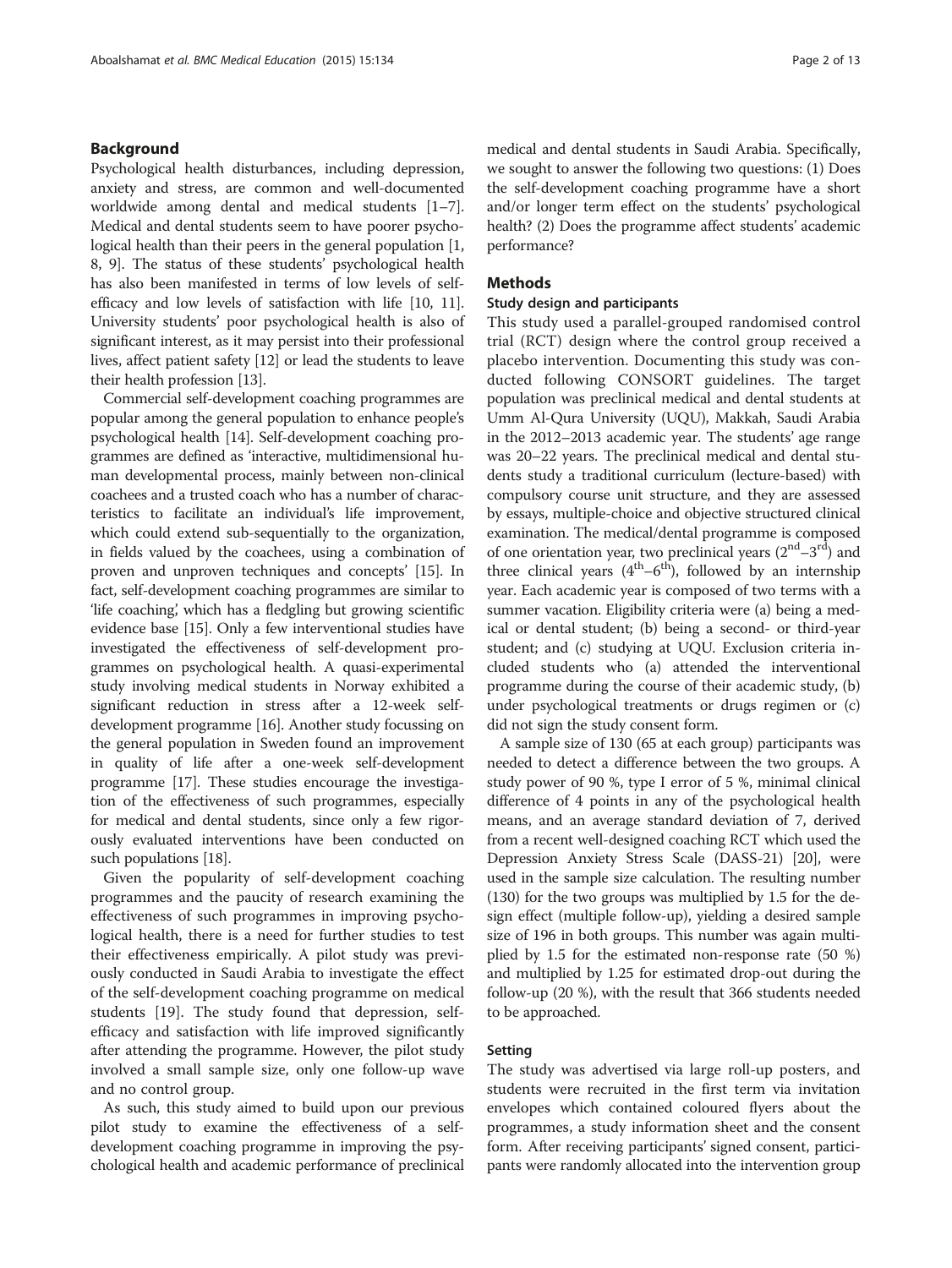(IG) and control group (CG) by the principal investigator. Randomisation was achieved using a computer-generated random number list. The intervention was conducted during the first week of the second term. Students knew their assigned group one week before both programmes were conducted. However, the students and research assistants who managed the study protocol and data collection were blinded to the participants' group allocation. Thus, the study was partially blinded. Students were assessed three times in the second term, as follows: Week 1 (T1), immediately before the programme was conducted; Week 2 (T2), a week after the programme; and Week 6 (T3), five weeks after the programme concluded. The questionnaires were disseminated and collected between students' lecture breaks.

#### Intervention

Students in the IG attended a self-development coaching programme titled "How to Be an Ultra Super Student" (HBUSS), while the control group received a normal lecture-type programme titled "Learning and Success in Health Faculties" (LSHF). Each programme was delivered as a live course in a large lecture theatre during students' free time in Week 1 of the second term; participants in both groups were supplied with the appropriate programme booklet and audio CD. Due to cultural and religious considerations in Saudi Arabia, male and female seats were separated by a barrier along the theatre, but facing the coach, on the intervention days.

The HBUSS is a self-development coaching programme, which has been developed and run by the lead author, who is a self-development coach and trainer, since 2008 [[19](#page-12-0)]. The contents were derived from the coach's personal experiences with coaching and from reading and practicing self-development over a number of years. The programme aimed mainly to improve students' academic performance and psychological health. It did not use psychological therapeutic approaches, but rather focussed on a series of skills and conceptual ideas about studying and coping with challenges during the academic journey.

On the other hand, the LSHF programme was developed by the first author for the purpose of this study only. It provided information about learning in health faculties and the factors leading to success according to a scientific literature review. It also briefly touched on the scientific research area. The information in the LSHF programme was taken from academic articles or books; however, it did not have a practical aim to improve students' performance or psychology. Both programs were presented by the first author. The programmes' modules, CD contents, approach and duration are detailed in Table [1.](#page-3-0)

While the presenter was careful to follow the intervention and active control group manuals, no independent

assessment of treatment fidelity was performed. In addition, while the participants' attendance was tracked, there was no assessment of completion of quizzes or assignments associated with the workshop material in order to assess the participants' understanding of the material. This was not done as it is not a common practice for self-development coaching programs, in contrast to other formal training courses, and so would have altered the participants' experience of a typical selfdevelopment coaching program.

#### Assessment

Hard copies of the self-report questionnaire were used. Three aspects were assessed, as follows: (a) psychological health at T1, T2 and T3; (b) participants' levels of belief in the effectiveness of the programme, considered both logically and emotionally at T1 and T2; and (c) students' academic performance before and after the intervention.

Psychological health was measured using the DASS-21 [[21, 22\]](#page-12-0), General Self-Efficacy scale (GSE) [[23](#page-12-0)], and Satisfaction With Life Scale (SWLS) [[24](#page-12-0)]. The DASS-21 measured negative aspects of students' psychological health, while GSE and the SWLS measured positive aspects of students' psychological health. The DASS-21 is composed of 21 questions to assess depression, anxiety and stress subclasses, which are measured by the sum of the 7 corresponding questions. Each question can be answered from 0 "Did not apply to me at all" to 3 "Applied to me very much, or most of the time". A high DASS-21 subclass score indicates unfavourable status. DASS-21 has excellent psychometric properties, with a Cronbach's alpha of 0.82 to 0.90 for each subscale [\[25](#page-12-0)]. GSE is composed of 10 questions to measure selfefficacy, and each question can be answered from 1 "Not at all true" to 4 "Exactly true". GSE has a Cronbach's alpha of .86 among 25 nations [[26](#page-12-0)]. Finally, the SWLS is composed of five questions to measure life satisfaction, and each question can be answered from 7 "Strongly agree" to 1 "strongly disagree". SWLS has a Cronbach's alpha of .87 [[27, 28\]](#page-12-0). High SWLS or GSE sum-scores indicate high satisfaction or self-efficacy.

In addition, the Credibility and Expectancy Questionnaire (CEQ) [[29\]](#page-12-0) was used to investigate participants' perception levels of the programme's success, both logically (credibility) and emotionally (expectancy). This is a 6-item scale, with some answers ranging from 1 "Not at all confident" to 9 "Very confident", and others ranging from 0–100 %. The Cronbach's alpha of the CEQ is .85 [\[29](#page-12-0)]. The validated Arabic versions of the DASS-21 and GSE were used [[26, 30](#page-12-0)], while the SWLS and CEQ were face and content validated and translated into Arabic in the pilot study [\[19](#page-12-0)] using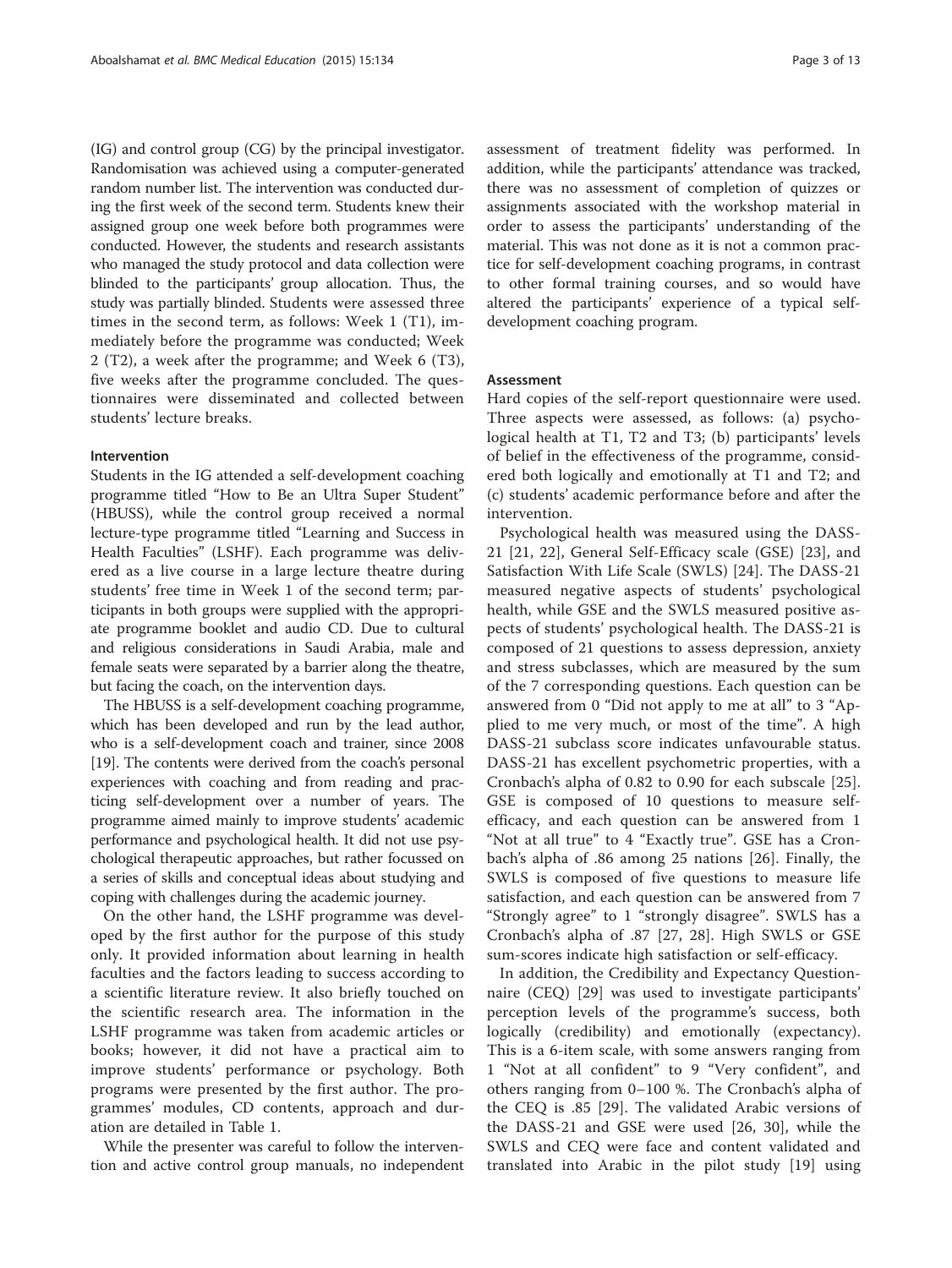|                                              | Interventional group programme                                                                                                      | Control group programme                                                                                                                                 |  |
|----------------------------------------------|-------------------------------------------------------------------------------------------------------------------------------------|---------------------------------------------------------------------------------------------------------------------------------------------------------|--|
| Programme name                               | 'How to Be an Ultra-Super Student'                                                                                                  | 'Learning and Success in Health Faculties'                                                                                                              |  |
| Course modules                               | (1) Unleash your inner power: information about self-<br>efficacy and goals in life is discussed.                                   | (1) Bloom's taxonomy [37]: cognitive, affective and psychomotor<br>learning levels.                                                                     |  |
|                                              | (2) Manage your time effectively: different models and tips<br>to utilize studying time efficiently.                                | (2) Scientific literature on variables association with success in<br>health faculties such as the language, income, etc., with no<br>practical points. |  |
|                                              | (3) The maximum usefulness of university lectures:<br>different solutions to increase lecture time efficiency.                      | (3) Active learning potential use in health faculties.                                                                                                  |  |
|                                              | (4) How to study and memorise effectively: skills with<br>exercises to memorise better.                                             | (4) The importance of scientific research.                                                                                                              |  |
|                                              | (5) Dealing with exams: practical tips to deal with exam<br>time.                                                                   |                                                                                                                                                         |  |
|                                              | (6) Religious teaching: Islamic teaching augments the<br>previous skills and values in the Saudi religious and<br>cultural context. |                                                                                                                                                         |  |
| Audio CD contents                            | (1) Twenty-four study-motivation audio files.                                                                                       | Twenty-four audio files reiterating the contents of the<br>programme.                                                                                   |  |
|                                              | (2) Short version of muscle relaxation and positive<br>messages.                                                                    |                                                                                                                                                         |  |
|                                              | (3) Long version of muscle relaxation and positive<br>messages.                                                                     |                                                                                                                                                         |  |
| Approaches to<br>conducting the<br>programme | • Motivational vocal tone and body language.                                                                                        | • Normal, standard approach to presenting a lecture at<br>university.                                                                                   |  |
|                                              | Success and Islamic stories (parables).<br>$\bullet$                                                                                | Short questions to be answered individually or in groups.                                                                                               |  |
|                                              | Famous people and Islamic quotes (metaphor).<br>$\bullet$                                                                           |                                                                                                                                                         |  |
|                                              | Recontextualised ideals.                                                                                                            |                                                                                                                                                         |  |
|                                              | Personification of some values.                                                                                                     |                                                                                                                                                         |  |
|                                              | • Movie clips.                                                                                                                      |                                                                                                                                                         |  |
|                                              | Direct interaction with the audience.                                                                                               |                                                                                                                                                         |  |
|                                              | • Giving coachees the freedom to choose amongst the<br>programme techniques which suit them.                                        |                                                                                                                                                         |  |
| Duration                                     | Two days (10-h programme), with multiple 10-40 min<br>breaks.                                                                       | One day (4-h programme), with multiple 10-40 min breaks.                                                                                                |  |

#### <span id="page-3-0"></span>Table 1 Comparison between the intervention and control programmes

Note: The information of the intervention group was replicated from the pilot study [[19](#page-12-0)] with slight modification

World Health Organization (WHO) translation guidelines [\[31](#page-12-0)].

Academic performance was measured by students' weighted grades (WG), in the first term before the intervention and at the end of the second term, four months after the intervention. WG were measured according to the following equation:

Weighted grade percentage  $(WG)$ 

$$
= \sum_{\text{# 10}} \frac{\text{(each unit's grades } * \text{ unit's credit hours)}}{\text{(total units credit hours)}}
$$

Student's grades were obtained from faculties' administrative offices after receiving the students' approval. Demographic data included faculty, academic year, gender, family income, marital status and nationality. All identifying information was destroyed after data completion and the data were treated anonymously.

# Incentives and ethical considerations

Participation in the study was voluntary. All participants received the interventional or placebo programmes without charge. Students received two certificates of appreciation, one upon attending the designated programme, and one after completing all the follow-ups. All attending students were entered in three random prize draws for 50 Saudi Riyal (13.33 U.S dollar) vouchers in each programme.

The study was approved by the Queensland University of Technology ethical committee. As an institutional ethics board had not been formally established at UQU, formal approvals were obtained from the medical and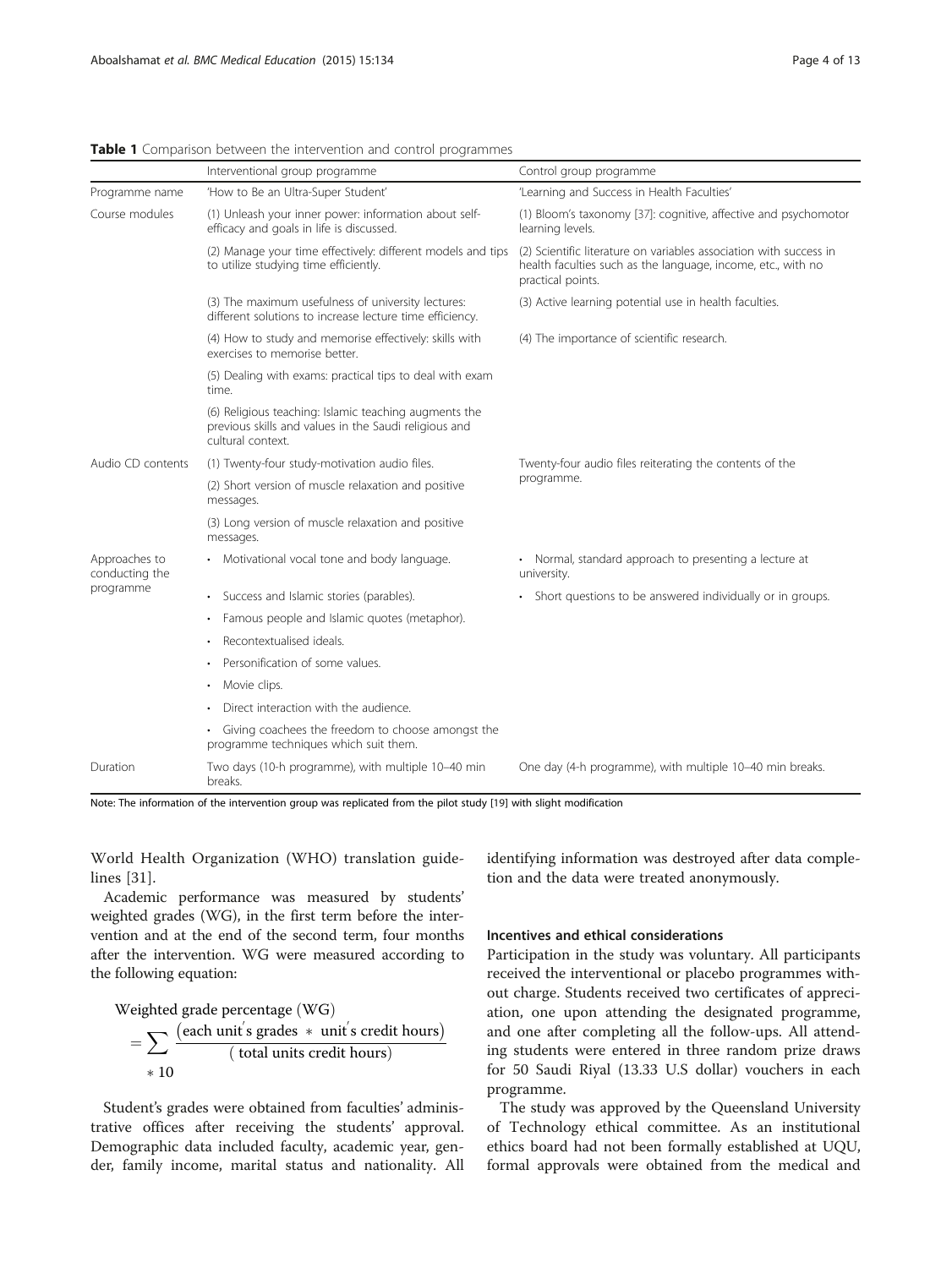dental faculties at UQU, in addition to the students' signed consent.

# Randomisation

Participants were stratified by faculty, gender, and academic year, and then randomised into the IG and CG using computer-generated random number lists by the principal investigator. Stratified randomisation was conducted mainly to overcome the unbalanced medical/dental student ratio. Neither students nor research assistants were aware of which students were allocated to the IG and CG until the first day of the second term.

# Data analysis

SPSS software package version 21 was used to assist in data analysis. Chi-square and Fisher's exact tests were employed to test the demographic variable differences between the groups. A  $t$ -test was used to compare the baselines of the DASS-21 subgroups, GSE, SWLS and CEQ. After splitting data by group, repeated measures analysis of variance (rANOVA) was used to test the difference between T1 to T2, T2 toT3 and T2 to T3 for the IG and CG. Factorial rANOVA was used to analyse the differences in all the outcome variables between IG and CG. Bonferroni correction was used for the rANOVA post hoc test.

#### Results

The participants' flow chart is detailed in Fig. [1.](#page-5-0) Among all the students, 422 signed the consent to participate in the study and became eligible to participate, resulting in an initial 64.25 % response rate. Of the students, 319 attended the programmes, and only two were lost to follow-ups, resulting ultimately in a 25.88 % drop-out rate. Students' demographic data are displayed in Table [2](#page-6-0). Using the Chi-square and Fisher's exact tests, there was no significant difference in the demographic variables (Table [2\)](#page-6-0).

Table [3](#page-6-0) shows the means and standard deviations for all measured variables for IG and CG. Using t-test, the psychological variables, CEQ and WG's baseline measures were not significantly different between the IG and CG (Table [3\)](#page-6-0).

All the variables had acceptable levels of skewness (−1.55 to 1.38), and kurtosis ranged from (−.3 to 1.88), except for WG after the intervention with kurtosis of 3.74. Thus, parametric tests were used, even for WG because the chosen tests are robust. Sensitivity analysis using non-parametric tests (Mann–Whitney U, Friedman, and Wilcoxon tests) showed the same reported significance for the parametric tests. The Cronbach's alpha for the measures of depression, anxiety, stress, GSE, and SWLS were .86, .83, .84, .84, and .82, respectively.

The results of rANOVA after splitting the data to analyse IG and CG across time (T1-T2, T1-T3, and T2-T3) were included in Table [3.](#page-6-0) Factorial rANOVA results were detailed in Table [4](#page-7-0). Table [4](#page-7-0) also shows the results of the post hoc test to compare between the interaction of the groups and different time points. Depression, anxiety, stress, SWLS, GSE for IG and CG measures across time are illustrated in Figs. [2](#page-8-0), [3](#page-8-0), [4](#page-9-0), [5](#page-9-0) and [6](#page-10-0).

In general, Table [4](#page-7-0) indicates that the within-subject effect of time was significant for depression, anxiety, stress, GSE, SWLS, expectancy, WG, but not credibility. Moreover, the interactions between time and group were only significant in terms of depression, anxiety, credibility, and expectancy. According to Table [3](#page-6-0), depression, anxiety and stress in IG and CG improved (decreased) significantly from T1 to T2 (one week period). However, the post hoc test in Table [4](#page-7-0) indicates that the improvement from T1 to T2 was significantly more in IG than CG. Table [3](#page-6-0) shows that depression, anxiety and stress were significantly higher at T3 in compared to T1 (five weeks apart) in both groups, but Table [4](#page-7-0) indicates that the improvement from T1 to T3 was not significantly different between IG and CG.

Also, Table [3](#page-6-0) shows that GSE level in IG improved (increased) significantly from T1 to T2 (one week period), while SWLS improved in both groups significantly in the same period. However, the post hoc test in Table [4](#page-7-0) indicates that the improvement within GSE and SWLS from T1 to T2 was not significantly different between IG and CG. Table [3](#page-6-0) also shows that GSE and SWLS were significantly higher in T3 in compared to T1 (five weeks apart) in IG only, but Table [4](#page-7-0) indicates that the improvement from T1 to T3 was also not significantly different between IG and CG.

Tables [3](#page-6-0) and [4](#page-7-0) shows that both credibility and expectancy increased significantly in the IG, whereas they decreased significantly in the CG after the intervention. Finally, the results in Tables [3](#page-6-0) and [4](#page-7-0) show that WG improved after the programmes in both the IG and CG. However, this improvement was not significantly different between IG and CG. Among all of the psychological and performance outcome variables, no harm was detected or reported.

# **Discussion**

This study aimed to explore the impact of a selfdevelopment coaching program, in comparison with an active control, upon the psychological health and academic performance of medical and dental students in Saudi Arabia. The results of the study indicate that the intervention had only a significant short-term (one week) effect on depression and anxiety on the students compared with the control group. However the intervention appeared to have no long-term (5 weeks) effect on the students' psychological health or academic performance compared to those in the CG.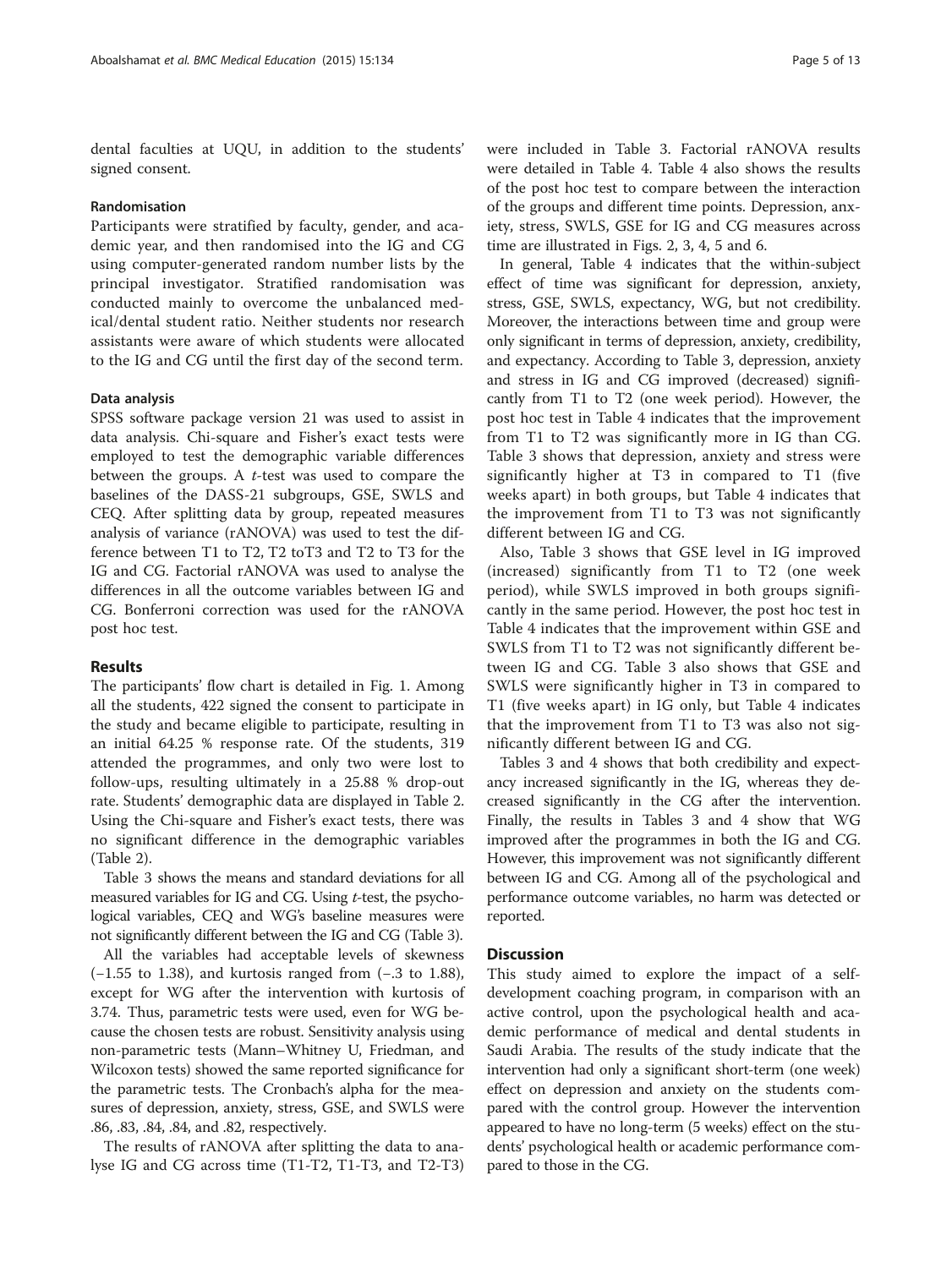<span id="page-5-0"></span>

# The short term effect of the program

In terms of the short-term effect of the intervention on the students' psychological health, depression, anxiety and stress means were reduced significantly in both groups.

However, IG exhibited a greater reduction in depression and anxiety only after one week. This improvement in depression, anxiety and stress were considerable, given that the reported means reduced at T1 from means classified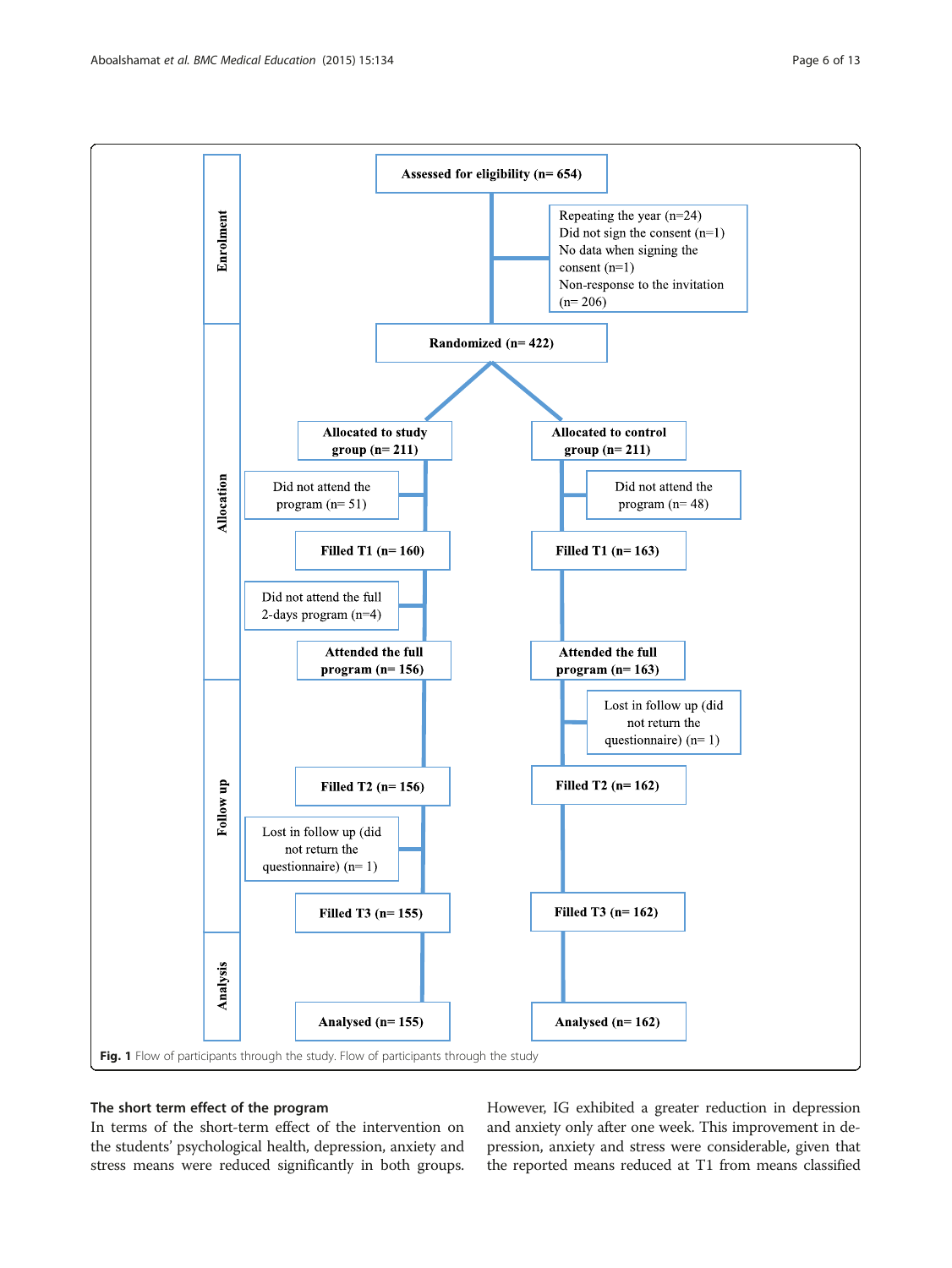| years at ogo        |                      |                   |                   |
|---------------------|----------------------|-------------------|-------------------|
|                     | Interventional group | Control group     | Total             |
|                     | No. (%) $n = 155$    | No. (%) $n = 162$ | No. (%) $n = 317$ |
| Gender              |                      |                   |                   |
| Male                | 68 (43.9)            | 76 (46.9)         | 144 (45.4)        |
| Female              | 87 (56.1)            | 86 (53.1)         | 173 (54.6)        |
| Marital status      |                      |                   |                   |
| Single              | 153 (98.7)           | 157 (96.9)        | 310 (97.8)        |
| Married             | 2(1.3)               | 5(3.1)            | 7(2.2)            |
| Family income       |                      |                   |                   |
| $1$ OW <sup>a</sup> | 46 (29.7)            | 61(37.7)          | 107 (33.8)        |
| High <sup>b</sup>   | 109 (70.3)           | 101 (62.3)        | 210 (66.2)        |
| Nationality         |                      |                   |                   |
| Saudi               | 151 (97.4)           | 160 (98.8)        | 311 (98.1)        |
| Non-Saudi           | 4(2.6)               | 2(1.2)            | 6(1.9)            |
| Academic year       |                      |                   |                   |
| 2nd year            | 75 (48.4)            | 79 (48.8)         | 154 (48.6)        |
| 3rd year            | 80 (51.6)            | 83 (51.2)         | 163 (51.4)        |
| Faculty             |                      |                   |                   |
| Medicine            | 126 (81.3)           | 133 (82.1)        | 259 (81.7)        |
| Dentistry           | 29 (18.7)            | 29 (17.9)         | 58 (18.3)         |

<span id="page-6-0"></span>Table 2 Description of the demographic data of the participants from medical and dental students at preclinical years at UQU

<sup>a</sup>Low family income: less than 10,000 Saudi Riyal/ month (2,666.67 U.S dollar) <sup>b</sup>High family income: more than 10,000 Saudi Riyal/ month (2,666.67 U.S dollar)

Note: Using Chi-square and Fisher's exact test for cells count less than 5, there was no significant difference in the demographic variables between the two groups

as mild and moderate into normal means according to the DASS-21 scoring guide [[21](#page-12-0), [22\]](#page-12-0). In addition, GSE was increased significantly in IG compared with the active control group, while SWLS was increased significantly in both groups. However, the short term improvement was not significantly different between IG and CG in GSE or SWLS.

# The long term effect of the program

Although the intervention group displayed a greater reduction in depression and anxiety compared with the active control group from T1 to T2, this was not maintained from T1 to T3. This appeared to be due to a significant increase in the levels of depression and anxiety from T2 to T3 in the intervention group.

This indicates that the long term improvement of depression and anxiety may not be maintained in IG. However a longer time frame is required to have greater confidence with such a conclusion. Both general selfefficacy and satisfaction with life appeared to improve with the intervention and this was maintained from T2 to T3, while weighted grades improved from T1 to T2. However

Table 3 The mean scores for depression, anxiety, stress, GSE, the SWLS, credibility, expectancy and WG at T1, T2, T3 for the IG and CG, and the results of the rANOVA after data were split by group

|                       |               | T1 M (SD)                                      | T <sub>2</sub> M (SD) | T3 M (SD)    |
|-----------------------|---------------|------------------------------------------------|-----------------------|--------------|
| Depression            | IG            | 12.79 (9.42) <sup>ab</sup>                     | 7.08 $(7.04)^c$       | 9.28(8.6)    |
|                       | CG            | 12.32 (9.31) <sup>ab</sup>                     | 8.76 (7.76)           | 8.88 (8.27)  |
| Anxiety               | IG            | 11.36 $(9.15)$ <sup>ab</sup>                   | 5.99 $(6.20)^c$       | 7.46(8.1)    |
|                       | CG            | 9.97 (8.48) <sup>ab</sup>                      | 6.79(6.88)            | 7.31 (6.95)  |
| <b>Stress</b>         | IG            | 16.81 (9.94) <sup>ab</sup>                     | 11.03 (7.43)          | 11.24 (8.56) |
|                       | CG            | 16.06 (9.02) <sup>ab</sup>                     | 11.57 (8.71)          | 12.12 (8.66) |
| GSE                   | IG            | 27.45 (4.71) <sup>ab</sup>                     | 28.49 (5.25)          | 28.48 (5.69) |
|                       | CG            | 27.17 (4.20)                                   | 27.70 (4.38)          | 27.50 (5.04) |
| SWLS                  | IG            | 24.13 (6.61) <sup>ab</sup>                     | 25.81 (6.43)          | 25.42 (6.31) |
|                       | CG            | 24.31 $(6.11)^a$                               | 25.35 (6.38)          | 24.67 (6.63) |
| Credibility           | IG            | 23.29 (5.91) <sup>a</sup>                      | 26.06 (6.03)          |              |
|                       | CG            | 23.00 $(5.08)^a$                               | 21.02 (7.00)          |              |
| Expectancy            | IG            | 23.46 $(6.34)$ <sup>a</sup>                    | 24.63 (6.61)          |              |
|                       | CG            | 22.28 $(5.76)^a$                               | 19.52 (7.85)          |              |
| WG <sup>d</sup>       | IG            | $81.1~(8.42)^a$                                | 83.55 (7.22)          |              |
|                       | CG            | 80.26 (10.31) <sup>a</sup>                     | 82.56 (6.91)          |              |
| All became the states | $\sim$ $\sim$ | $\mathbf{r}$ and $\mathbf{r}$ and $\mathbf{r}$ |                       |              |

Abbreviation: IG interventional group; CG control group; T1 before the intervention at week 1; T2 one week after the intervention at week-2; T3 five weeks after the intervention at week 6; M mean; SD standard deviation; GSE General Self-Efficacy; SWLS Satisfaction With Life Scale <sup>a</sup>  $^{\text{a}}$ p-value < .05 for rANOVA post hoc test for T1-T2

b<sub>p</sub>-value < .05 for rANOVA post hoc test for T1-T3

<sup>c</sup>p-value < .05 for rANOVA post hoc test for T2-T3

<sup>d</sup>WG in column T1 = students' weighted grades before the intervention, and in column T2, after the intervention, for simplicity in data presentation

there were no significant differences between the intervention and active control group indicating that both interventions may have had an impact on these variables.

Credibility and expectancy were similar in the IG and CG at the baseline, indicating that participants did not have prior cognitive or emotional biased perceptions of the HBUSS programme. Nevertheless, IG participants showed an increase in credibility and expectancy levels, while those of the CG had decreased. This indicated that students were able to identify the beneficial programme.

The observed effects are notable given that medical students are more likely to be distressed in the middle of the academic term, when exams take place and more assignments are due, compared to the beginning of the term [\[32](#page-12-0)]. The results support the view that such interventions can be useful if conducted towards the middle or the end of the academic year, when students' psychological health is more likely to deteriorate [\[32, 33](#page-12-0)].

It is also interesting to note that even the students in the CG had a favourable psychological improvement during the follow-ups compared to the baseline. This suggests that either a placebo effect was present with the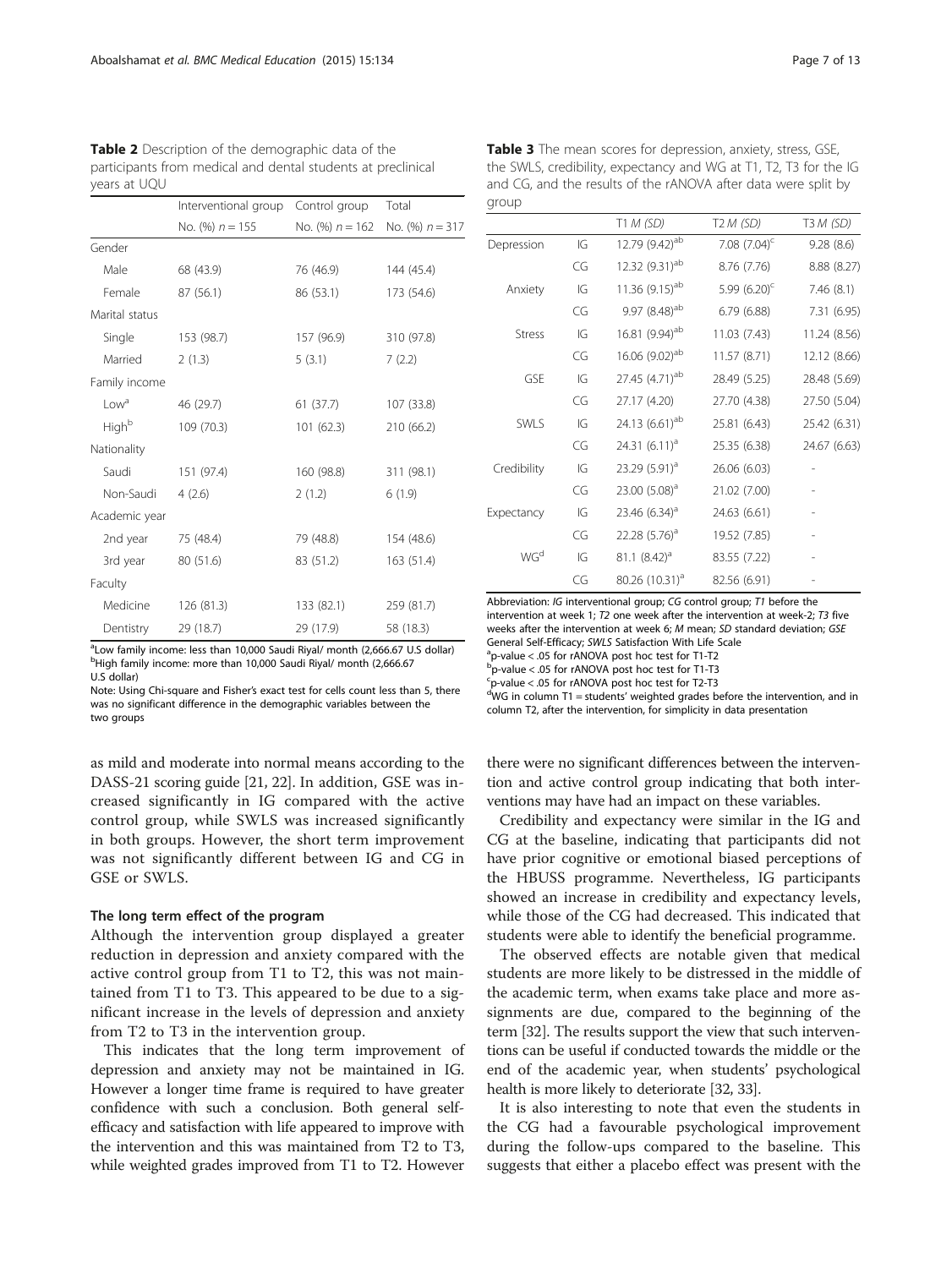|                           | Within subject effect df(F), p | Between subject effect df(F), p | Post hoc test Time *group df(F), p |
|---------------------------|--------------------------------|---------------------------------|------------------------------------|
| Depression                | 1.91(4.22), $p = .017$         | 1.91(4.22), $p = .017$          |                                    |
| T1-T2 *group              |                                |                                 | $1(6.33), p = .012$                |
| T2-T3 *group              |                                |                                 | $1(7.64), p = .006$                |
| T1-T3 *group              |                                |                                 | $1(0.01)$ , $p = .934$             |
| Anxiety                   | 1.83(66.14), p < .001          | $1.83(4.03)$ , $p = .021$       |                                    |
| T1-T2 *group              |                                |                                 | 1(7.96), $p = .005$                |
| T2-T3 *group              |                                |                                 | 1(2.08), $p = .15$                 |
| T1-T3 *group              |                                |                                 | $1(2.03)$ , p = .156               |
| Stress                    | 1.91(78.59), $p < .001$        | 1.91(1.77), $p = .172$          |                                    |
| T1-T2 *group              |                                |                                 | $1(2), p = .158$                   |
| T2-T3 *group              |                                |                                 | 1(0.18), $p = .676$                |
| T1-T3 *group              |                                |                                 | 1(2.68), $p = .103$                |
| GSE                       | $1.93(7.23), p = .001$         | $1.93(1.02)$ , $p = .358$       |                                    |
| T1-T2 *group              |                                |                                 | $1(1.4)$ , $p = .238$              |
| T2-T3 *group              |                                |                                 | $1(0.06)$ , $p=.805$               |
| T1-T3 *group              |                                |                                 | 1(1.52), $p = .218$                |
| SWLS                      | 1.91(16.3), $p < .001$         | $1.91(1.99)$ , $p=.14$          |                                    |
| T1-T2 *group              |                                |                                 | $1(1.97), p = .161$                |
| T2-T3 *group              |                                |                                 | $1(0.44), p = .51$                 |
| T1-T3 *group              |                                |                                 | $1(3.14), p = .077$                |
| Credibility               | $1(1.23), p = .269$            | 1(45.17), p < .001              |                                    |
| T1-T2 *group              |                                |                                 | 1(45.17), p < .001                 |
| Expectancy                | $1(4.68), p = .031$            | 1(28.14), p < .001              |                                    |
| T1-T2 *group              |                                |                                 | 1(28.14), p < .001                 |
| WG                        | $1(86.06)$ , $p < .001$        | 1(1.55), $p = .214$             |                                    |
| T1-T2 *group <sup>a</sup> |                                |                                 | $1(1.55)$ , $p = .214$             |

<span id="page-7-0"></span>Table 4 Factorial rANOVA and post hoc test results for the interaction of groups and depression, anxiety, stress, GSE, the SWLS, credibility, and expectancy

Abbreviation: T1 before the intervention at week 1; T2 one week after the intervention at week-2; T3 five weeks after the intervention at week 6; M mean; SD standard deviation; df degrees of freedom; p p-value; GSE General Self-Efficacy; SWLS Satisfaction With Life Scale

\* refers to statistical interaction

<sup>a</sup>For WG row, T1 = students' weighted grades before the intervention, and in column T2, after the intervention, for simplicity in data presentation

active control group, or else some aspect of the active control group had an impact upon the participants. This point should be addressed in further studies' by adding a waitlist control group.

# Our results compared to the literature

When Holm et al. investigated the effect of a selfdevelopment intervention on third-year medical students in Norway, they found a significant improvement in students' stress and psychological health three months after the intervention [[16](#page-12-0)]. This contradicted our findings in terms of both an effect upon stress, as well as maintenance of improvements of depression or anxiety in the intervention group. This can be explained by several factors, including the length of Holm et al.'s intervention, which was three months (1.5 h/week) in contrast to our compact two-day programme, which may suggest that programs delivered in shorter segments over longer periods may be more helpful for students than programs that deliver a large amount of content over a relatively short period. In addition, the different content of both programmes may be a contributing factor. Another possible explanation is that in Holm et al.'s study, students were able to choose to participate in the self-development group, increasing the chance of selection bias, while students in our study were allocated randomly. Furthermore, the programme in Holm et al.'s study was conducted by a psychotherapist, while that in our study was not. Finally, different scales were used, which might have resulted in this difference.

Fernros et al.'s study also showed a significant improvement in health-related quality of life over a 6 month period, following a one-week self-development programme, compared with a control group, in a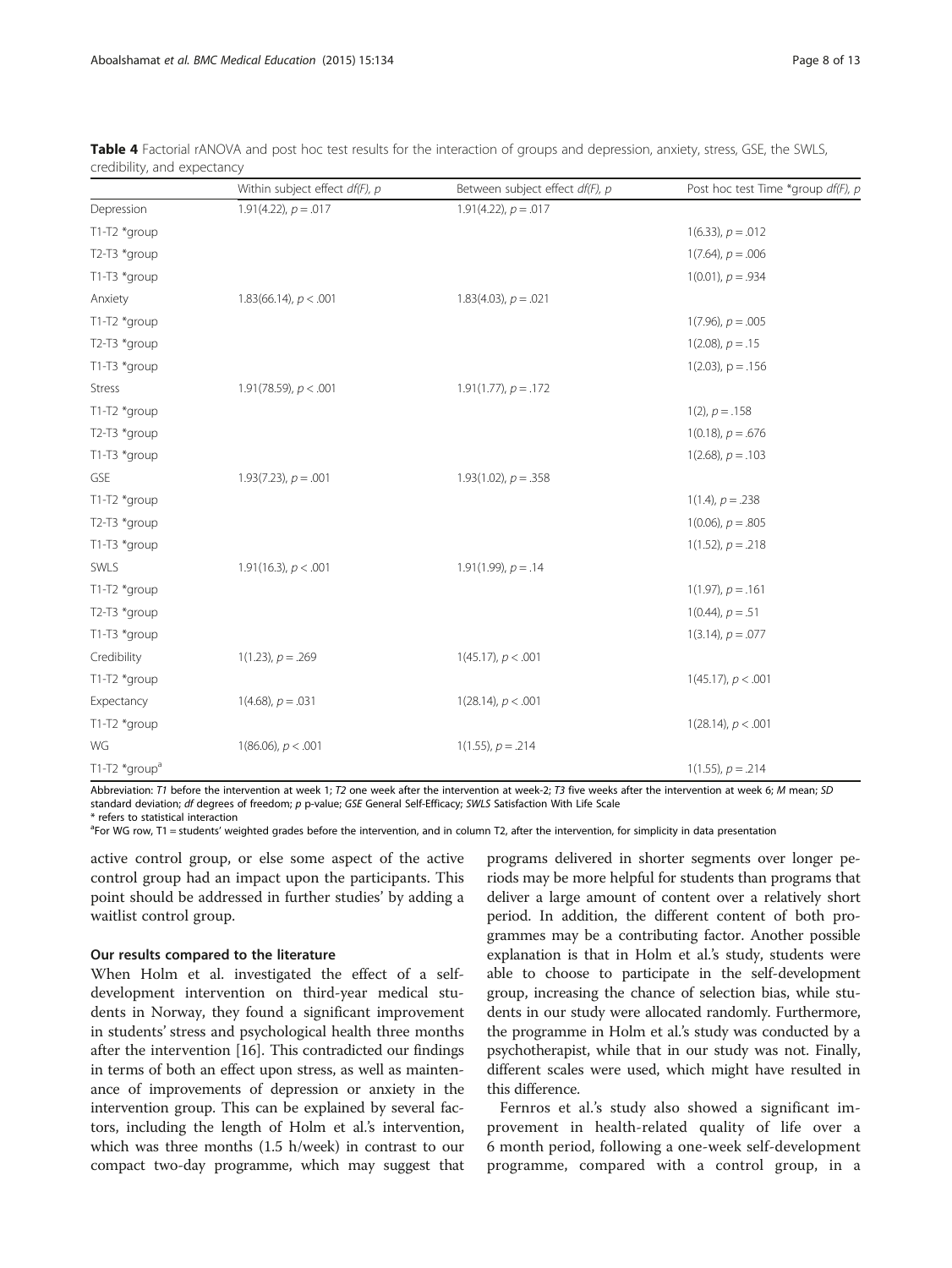<span id="page-8-0"></span>

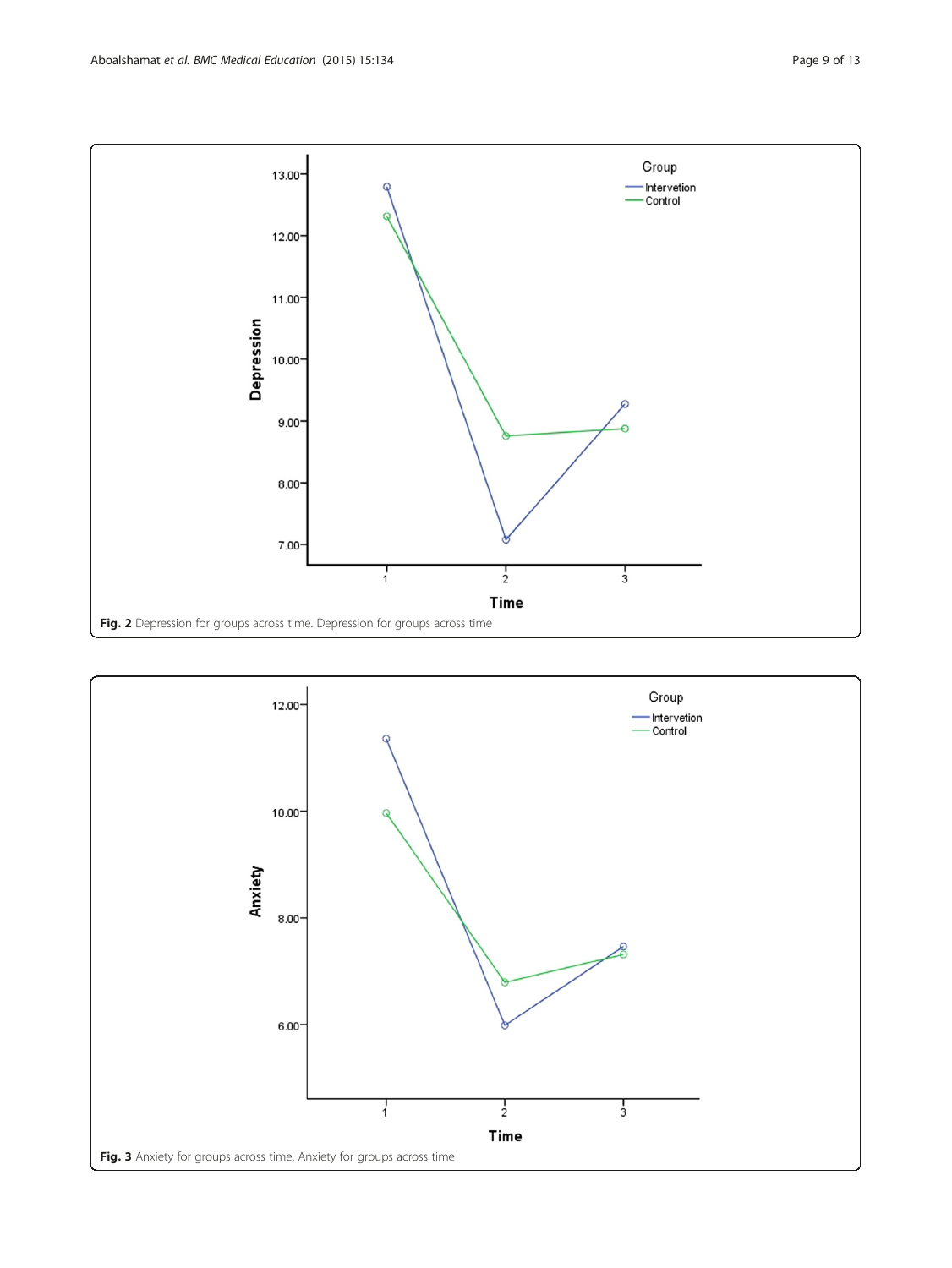

<span id="page-9-0"></span>

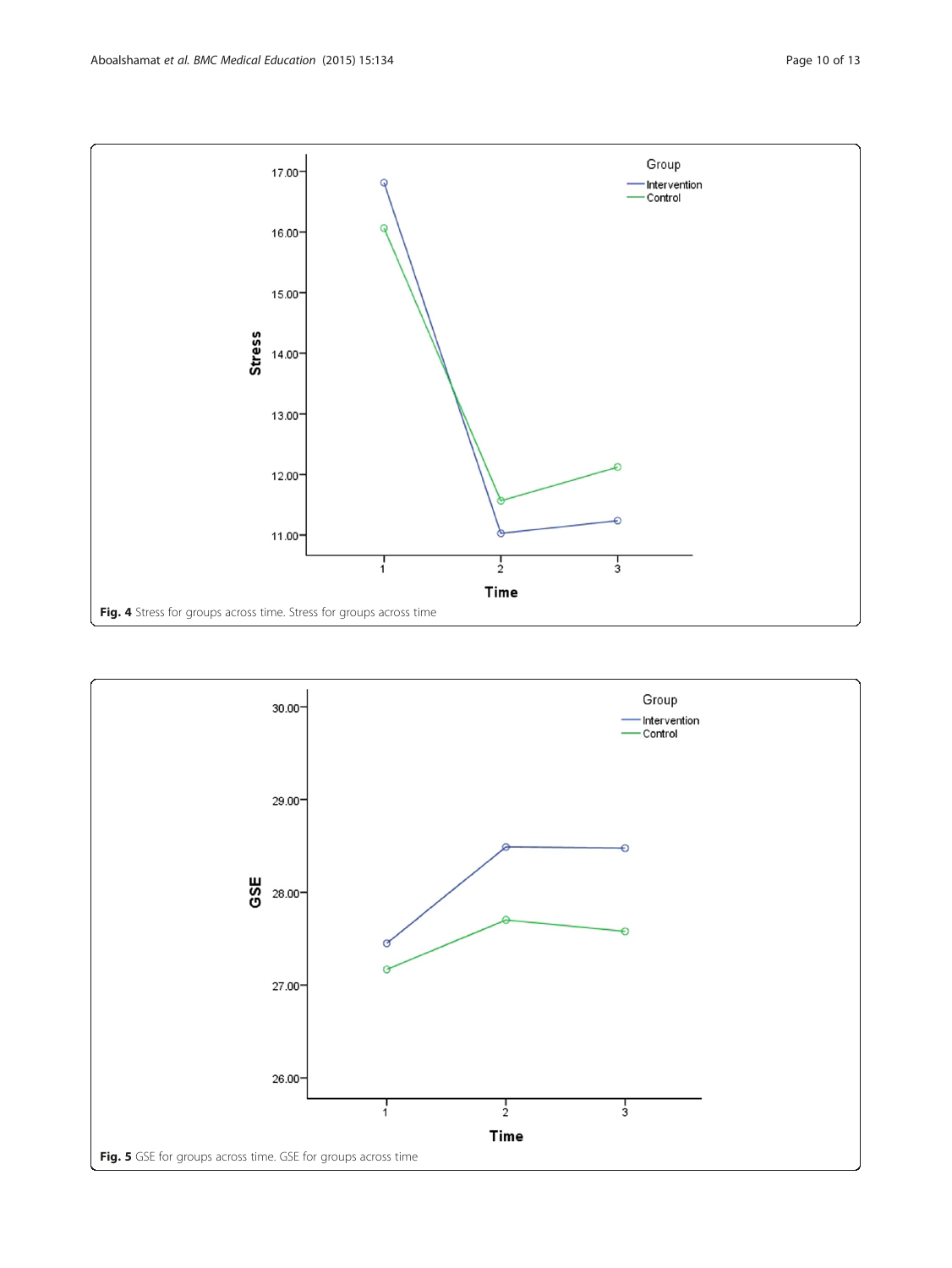<span id="page-10-0"></span>

sample from the general population [[17\]](#page-12-0). Fernros et al.'s intervention was provided by a self-development coach and trainer who had been conducting this programme for many years, which is similar to our intervention. However the differences in findings might again be attributed to a number of factors. First, once again there were differences in dosage, with the Fernros et al. intervention involving 14 h of contact a day over a one-week period. Other explanations include the different contents of Fernros et al.'s intervention and the likelihood of selection bias, as all the participants were self-selected. Finally, it is more likely that participants who paid for the programme (3,055 euro) would perceive an improvement, as the cost might influence a placebo effect [[34\]](#page-12-0).

Two interventional studies that used life coaching as an intervention for university students [\[35, 36\]](#page-12-0) also reported a significant reduction in depression, anxiety and stress after short-term follow-up using the DASS-21. Also similar to our study, the authors did not find an effect on students' academic performance [\[35\]](#page-12-0). These findings are in line with our results, with the exception that our study did not find a difference between the intervention and control groups on change in stress. These studies by Grant et al., did involve small sample sizes  $\left\langle \langle 25 \rangle \right\rangle$  so it is possible that interventions presented in smaller groups than those used in our study may have a bigger impact upon the reduction of stress in university students. Another explanation is that life coaching in these studies was conducted by professional psychologists who depended mainly on facilitation processes to help the coachees to achieve pre-settled goals. This different approach might be more effective on stress than our intervention. Nevertheless, this similarity indicates that life coaching might have comparable effects on self-development coaching programmes.

#### Strengths and limitations

This study had several strengths, including the partially blinded RCT design, the placebo intervention (the first according to our knowledge among coaching interventions), the validated instruments used, the large sample size and the relatively low percentage of drop-out in such a study design. In fact, this study is considered the first intervention in the Middle East and the Arab world attempting to improve psychological health. However, a number of limitations should be acknowledged. The first author was the coach for the intervention and responsible for the randomisation. The LSHF programme duration (one-day) was not matched with the HBUSS programme (two-days). However, this was an attempted to reduce the anticipated students' drop-out rate in CG in a second day. Also, there was a level of complexity in attributing causes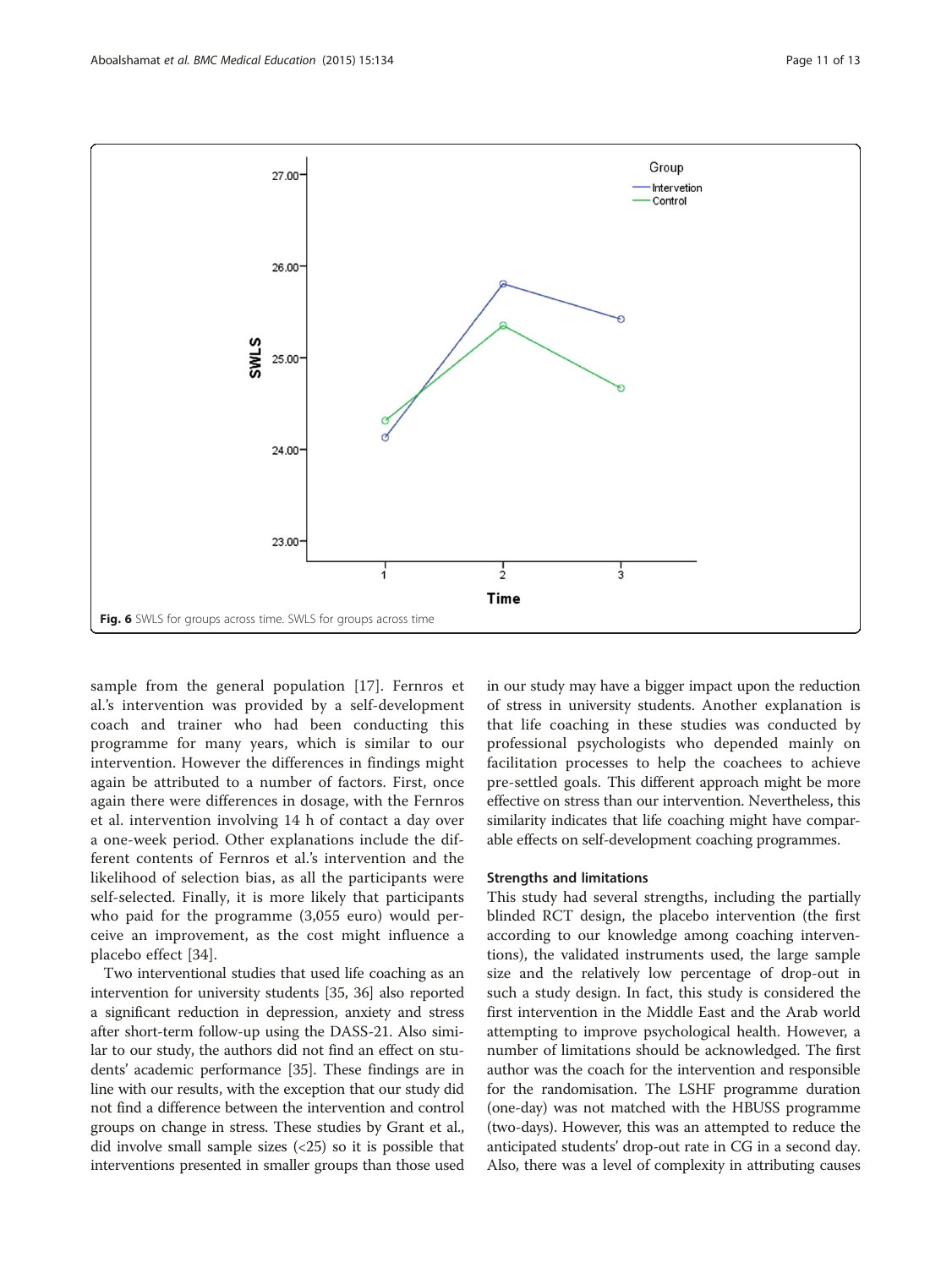<span id="page-11-0"></span>and effects; for example, it is hard to identify the influential part among the program's module or CD contents. Nevertheless, self-development programmes are usually given as one package of multiple modules to help the coachees with different issues.

Furthermore, the difference in original admission numbers between medical and dental faculties led to an unbalanced medical to dental students' ratio. In addition, the study's results cannot be generalised to all self-development coaching programmes, as they differ according to contents and presenters; neither can they be generalised to medical and dental students throughout Saudi Arabia. More importantly, longer follow-up periods and a waitlist control group were needed, and a better understanding of outcomes. Such points should be considered in future studies' protocols.

#### Conclusion

The self-development coaching programme 'How to Be an Ultra Super Student' seems to be a promising way to improve medical and dental students' psychological health. The programme had only a short-term effect on some of the negative aspects of psychological health. However, no effect was shown on positive aspects or the students' academic performance. The effect of the programme seems to be limited at the moment; however, given the importance of finding successful interventions for improving psychological health and academic performance in university students in Arab countries, further research building upon this study is recommended. Such research should explore the impact of changing aspects of the current intervention (such as the content, duration or delivery format) upon the improvement of medical and dental students' psychological health and academic performance.

#### Trial registration and protocol

The full protocol of the study can be retrieved by contacting the authors. The trial registration number is [ACTRN12614000896673](http://www.anzctr.org.au/ACTRN12614000896673) at the Australian New Zealand Clinical Trials Registry.

#### Abbreviations

CEQ: Credibility/expectancy questionnaire; DASS-21: Depression anxiety stress scale; GSE: General self-efficacy scale; HBUSS: How to be an ultra super student; IG: Interventional group; LSHF: Learning and success in health faculties; rANOVA: Repeated measures analysis of variance; RCT: Randomised control trial; SG: Study group; SWLS: Satisfaction with life scale; T1: Immediately before the programme conduction; T2: A week after programme conduction; T3: Five weeks after the programme conduction; U.S: United States of America; UQU: Umm al-qura university; WG: Students' academic weighted grades.

#### Competing interests

The authors declare that the intervention programme HBUSS that used in the presented study, was based on previously conducted paid HBUSS self-development programme presented by the first author.

#### Authors' contributions

KA, XH and ES conceived of the study and participated in the study design and protocol. KA was responsible for the randomisation, intervention protocol, data acquisition, analysis, interpretation and wrote the draft manuscript. XH and ES helped with the data interpretation, as well as revising/writing the study manuscript. All authors read and approved the manuscript.

#### Authors' information

Khalid Aboalshamat is a dentist and staff member in the Faculty of Dentistry, Umm Al-Qura University. He is also a PhD candidate in epidemiology, Queensland University of Technology, Australia. Xiang-Yu Hou is associate professor of epidemiology, and the director of

Research Development: North Asia, Queensland University of Technology. Esben Strodl is a senior lecturer in psychology at the Queensland University of Technology and currently the National Chair of the College of Health Psychology.

#### Acknowledgment

We would like to thank Dr. Mohammed Beyari, Dr. Anmar Nassir, Dr. Waheeb Alharbi, Abdulwahed Homsi, Ashjan Almasoudi, Bayan AL-maimani, Ahmad Saleh Alghamdi, Doaa Melebari, Lujain Kurdi, Rehab Fallatah, Seddig Fallatah, Wafaa Almalki, and Danya Turkistani for helping data acquisition. We would like also to thank the other team members who helped in conducting the intervention on site. This study was funded by Queensland University of Technology (QUT) and Umm al-Qura University (UQU). The funding was part of the PhD candidature at QUT, and part of the PhD scholarship by UQU. The funders had no role in the study design, data collection, analyses, publication or manuscript development.

#### Funding

Queensland University of Technology and Umm Al-Qura University.

#### Author details

<sup>1</sup> Community Dentistry, Faculty of Dentistry, Umm Al-Qura University, Makkah Saudi Arabia. <sup>2</sup>School of Public Health and Social Work, Queensland University of Technology, Brisbane, Australia. <sup>3</sup>School of Psychology and Counselling, Queensland University of Technology, Brisbane, Australia.

# Received: 27 August 2014 Accepted: 10 July 2015 Published online: 19 August 2015

#### References

- 1. Dyrbye L, Thomas M, Eacker A, Harper W, Massie Jr F, Power D, et al. Race, ethnicity, and medical student well-being in the United States. Arch Intern Med. 2007;167(19):2103–9.
- 2. Henning MA, Hawken SJ, Hill AG. The quality of life of New Zealand doctors and medical students: What can be done to avoid burnout? New Zealand Med J. 2009;122(1307):102–10.
- 3. Dyrbye L, Thomas M, Harper W, Massie Jr F, Power D, Eacker A, et al. The learning environment and medical student burnout: A multicentre study. Med Educ. 2009;43(3):274–82.
- 4. Jurkat H, Höfer S, Richter L, Cramer M, Vetter A. Quality of life, stress management and healthpromotion in medical and dental students. A comparative study. Dtsch Med Wochenschr. 2011;136(23):1245–50.
- 5. Alzahem A, Van Der Molen H, Alaujan A, Schmidt H, Zamakhshary M. Stress amongst dental students: A systematic review. Eur J Dent Educ. 2011;15(1):8–18.
- 6. Al-Saleh S, Al-Madi E, Al-Angari N, Al-Shehri H, Shukri M. Survey of perceived stress-inducing problems among dental students Saudi Arabia. Saudi Dental J. 2010;22(2):83–8.
- 7. Abdulghani H, AlKanhal A, Mahmoud E, Ponnamperuma G, Alfaris E. Stress and its effects on medical students: A cross-sectional study at a college of medicine in Saudi Arabia. J Health Popul Nutr. 2011;29(5):516–22.
- 8. Dahlin M, Joneborg N, Runeson B. Stress and depression among medical students: A cross-sectional study. Med Educ. 2005;39(6):594–604.
- 9. Mane Abhay B, Krishnakumar M, Niranjan Paul C, Hiremath Shashidhar G, Mane AB. Differences In Perceived Stress and Its Correlates Among Students In Professional Courses. J Clin Diagnostic Res. 2011;5(6):1228–33.
- 10. Polychronopoulou A, Divaris K. Perceived sources of stress among Greek dental students. J Dent Educ. 2005;69(6):687–92.